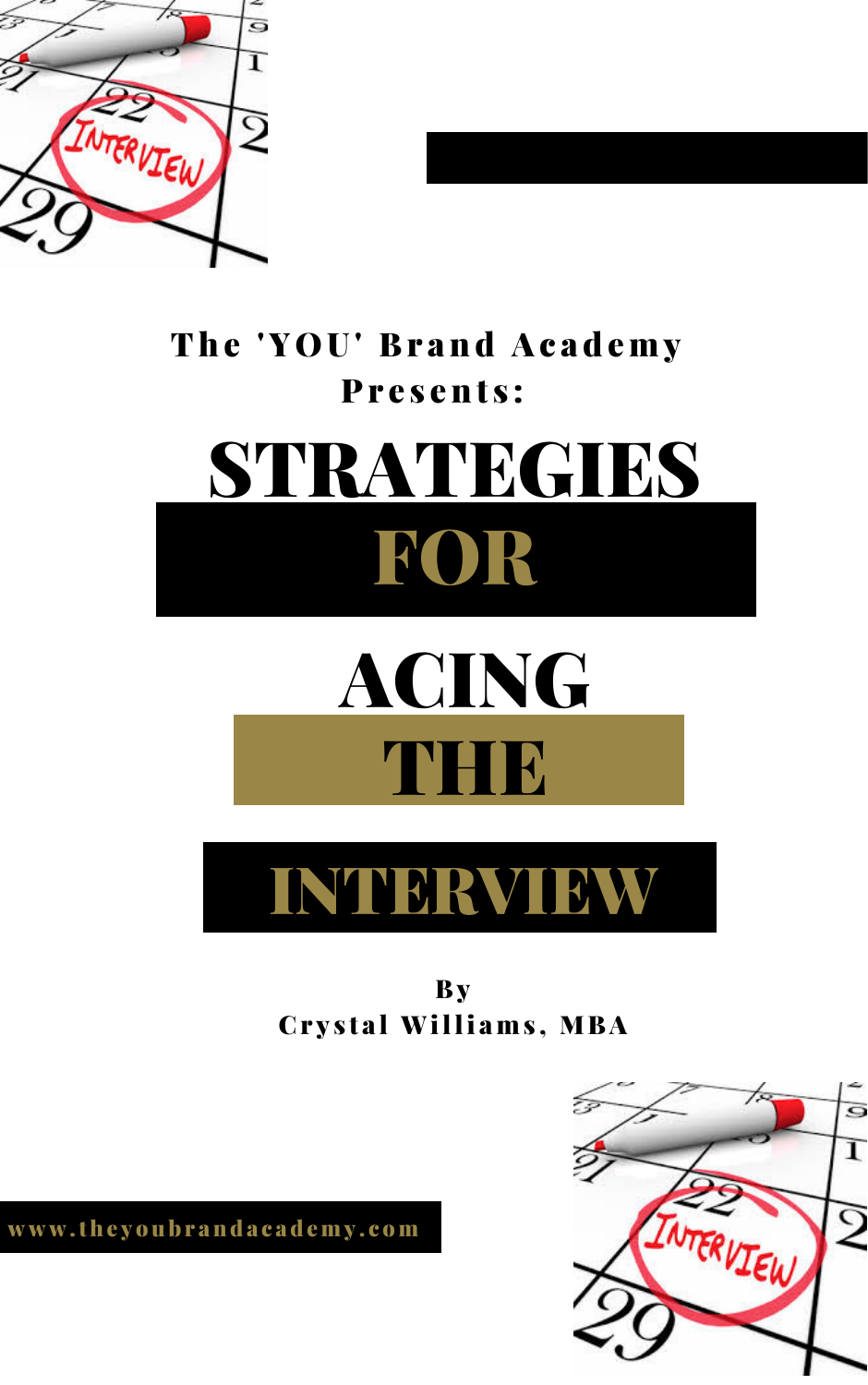## *Introduction*

First, I must say CONGRATULATIONS!!! YOU are taking initiative to prepare for the interview because you either just received the news that the company you applied for wants to interview you OR you are brushing up on your interview skills and waiting on potential prospects because you have not interviewed for a new position in a while. Both scenarios are exciting because you are taking the initiative to polish your brand to make an excellent first <u>impression</u>! Now you're one step closer to landing your next big career opportunity to not only increase your income but your career experiences in skills you have acquired.

Although this news is very exciting, it can be very nerve wrecking too or it can be 'not exciting' at the same time. Especially if you feel like you are a 'deer in headlights' or in that 'sunken place' whenever you are on an interview. As a result you doubt yourself, build anxiety, and do not represent your brand well. IF this sounds like YOU and YOU need help or someone YOU know and want to help the send me a message at info@theyoubrandacademy.com!!!

Trust me, I know all too well how it feels to have a college

degree and not be offered the job you want. I also know how it feels to get those rejection letters after interviews. In order to avoid that or minimize the chances of that happening again, I started implementing interview strategies and thouroughly preparing for the interview. This guide will reveal the 7 strategies I used which proved to be very beneficial. How beneficial you ask? Well let's just say I have not received a rejection letter after an interview any more since I have implemented the 7 strategies in this guide!

My hope is that the 7 strategies in this guide will remove YOUR negative interview characteristics and get you on the path to ACING THE INTERVIEW!

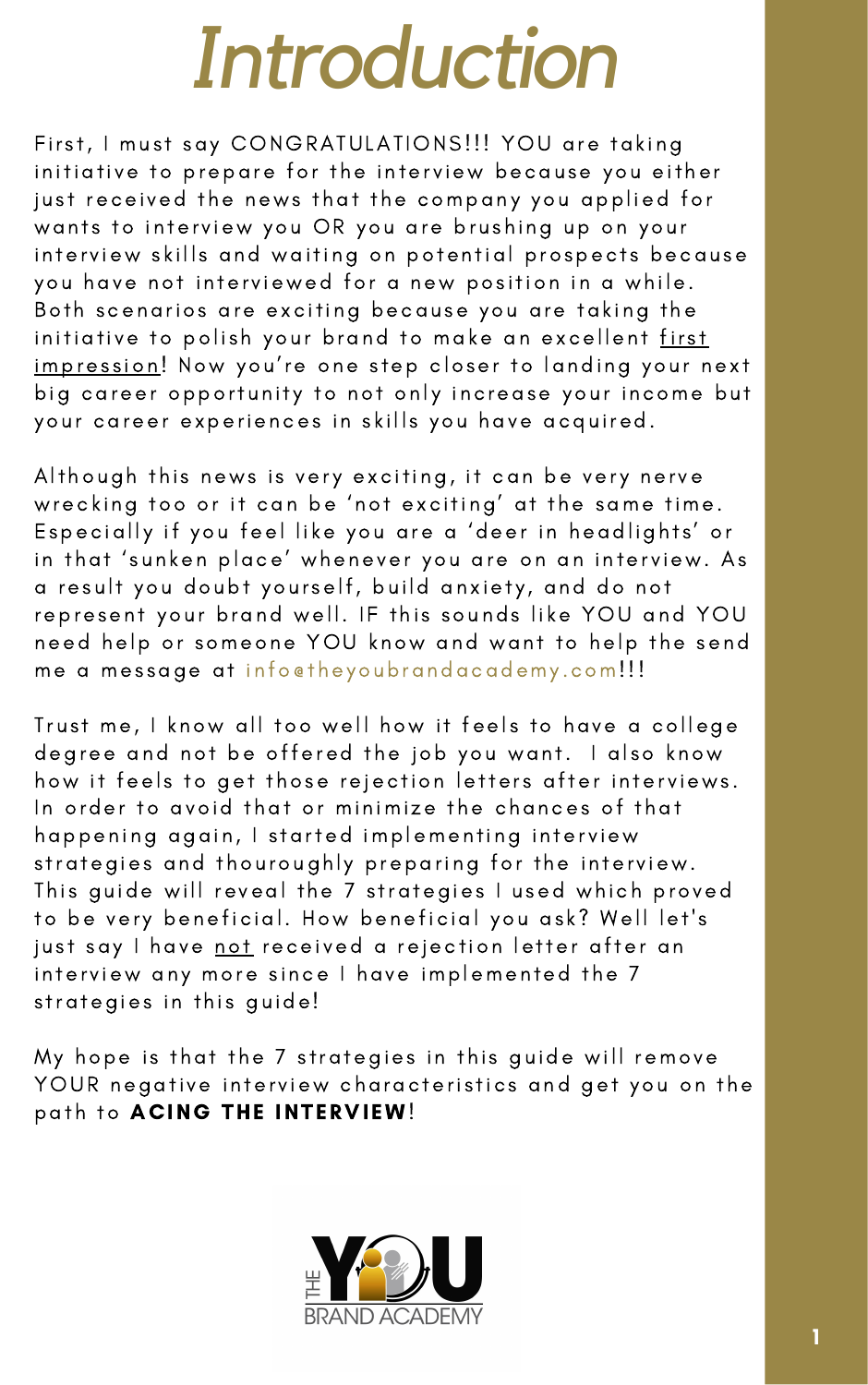

Ist Strategy: First things first...study your resume! When going on an interview you should know your resume forwards, backwards, and side to side. This means you should be able to answer any question the interviewer has regarding what is stated on your resume to include, but not limited, to your education, work experience, volunteer activities, etc.

This first step will allow you to confidently answer that infamous question 'Tell me about yourself?'

Please note: It may be necessary to update your

resume prior to your interview especially if you have accomplished or done anything relevant that aligns with the position of interest.

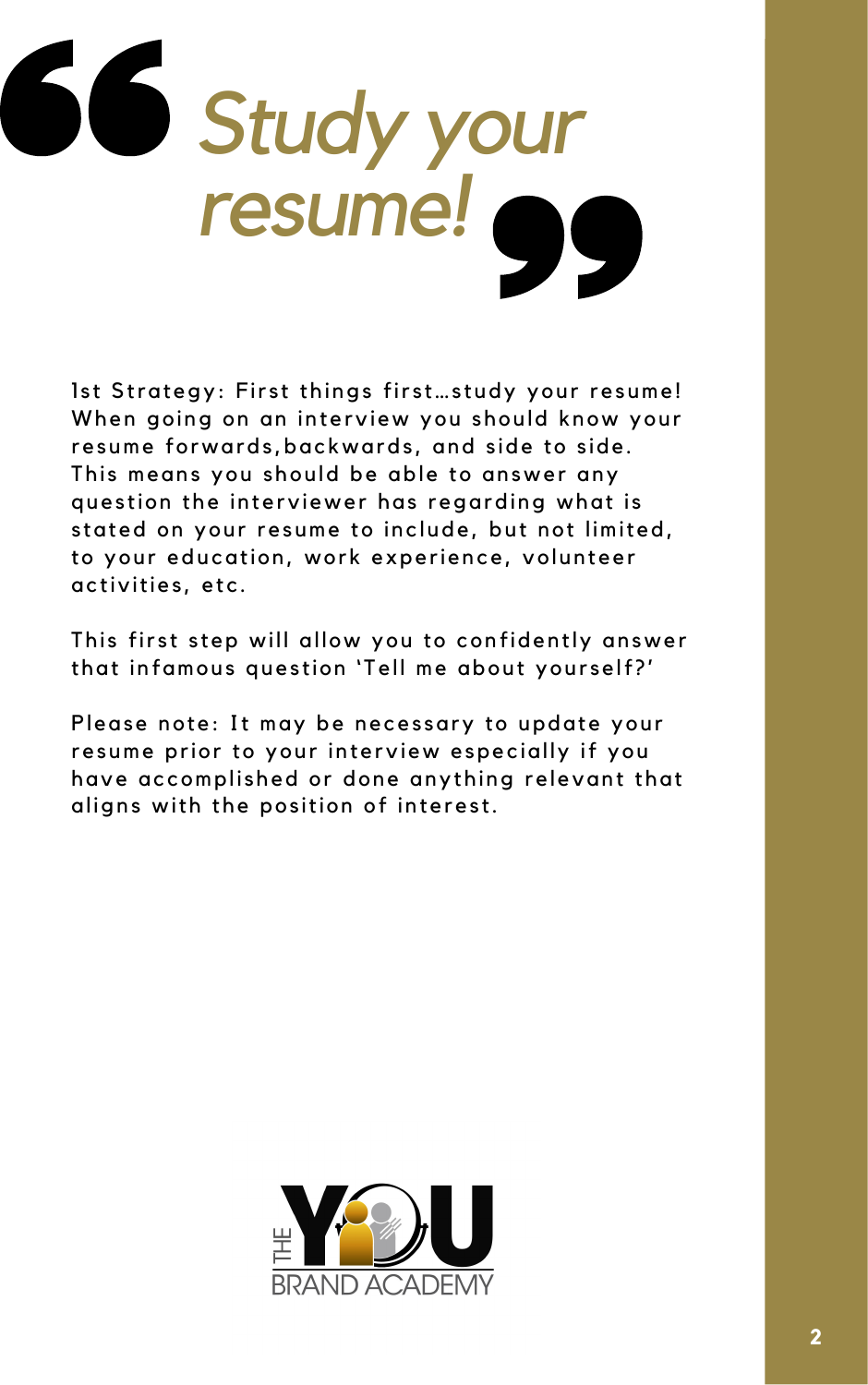

2nd Strategy: After studying your resume and reflecting on your experience acquired from previous jobs or school, develop personal 'on-thejob' scenarios. On-the-job scenarios are simply stories that discuss your behavior regarding situations within the workplace or in school.

The best way to craft these scenarios is to apply the S.T.A.R. (Situation Task Action Result) Methoda structured manner of responding to behavioral based questions. Once you have crafted your scenarios review them, commit them to memory and practice articulating them in the mirror or with family/friends.

#### **Crystal's Captivating Tip**

It may be best to consider hiring an interview coach that will help you customize your approach to interviewing in today's society and ultimately help you enhance your personal brand. Have no fear I'm savvy in customizing responses to behaviorial based questions. Send me a message at info@theyoubrandacademy.com so we can schedule an interview prep session!

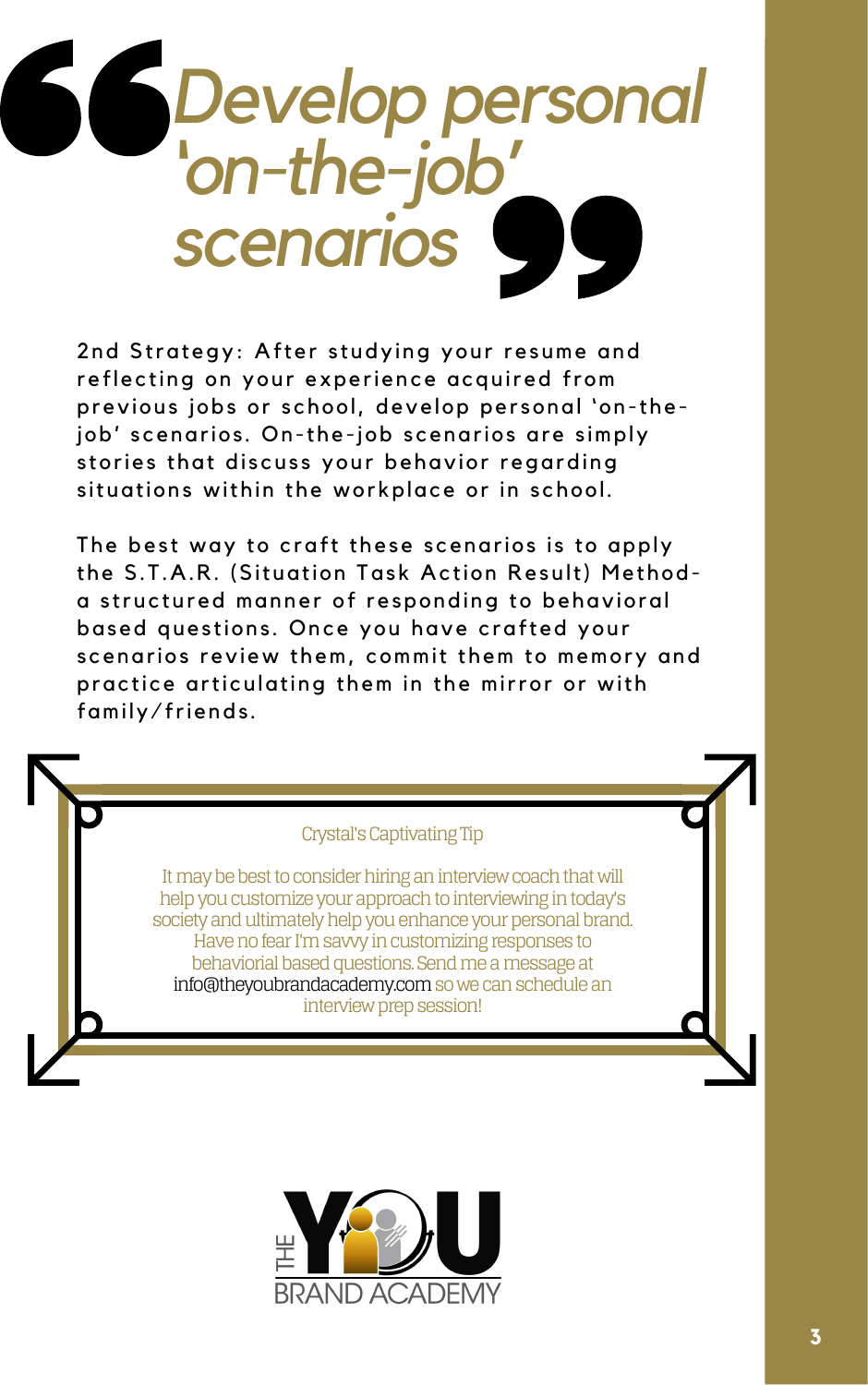### *Research the company and the position of interest*

3rd Strategy: Begin your search by going to the company's website or LinkedIn page. Google the company to identify any current events such as new partnerships, acquisitions, new senior leadership, etc. This step will help you craft relevant questions to ask the interviewer. Also, Google information about the position of interest to identify key responsibilities and be sure you are able to articulate how your skill set aligns with the position and why you are the best candidate for the position.

Leveraging your network of people that currently

or use to work for the company is another method of researching the company and the position. If you do not know anyone that works for the company, take the initiative to search LinkedIn for people that do currently work for the company and send them a message. This is a method that people rarely use but proves to be beneficial.

#### Crystal's Captivating Tip

Research is very key and should not be taken lightly. Remember YOU are also conducting an interview because you want to know if you will be an excellent fit for the company. YOU ulitmately want to leave an excellent first impression.

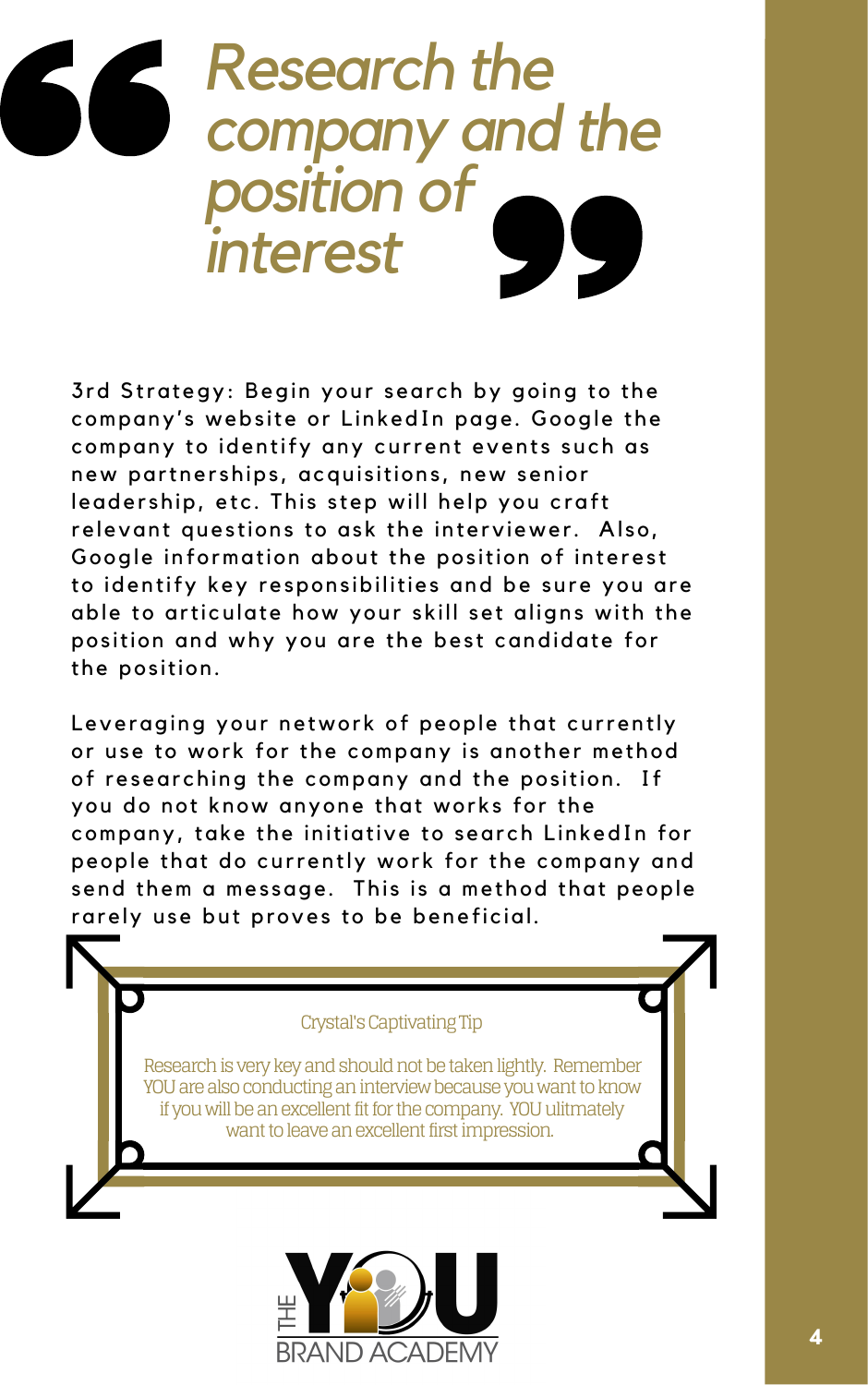## *Get to know your interviewers*

4th Strategy: Always ask the company's recruiter for the name of your interviewer( $s$ ), a brief bac kground of each interviewer, and the interview style (one-on-one, panel, or group). The recruiter may give you the interviewer's biography too; however, it is a high chance you will not get that. Have no fear you can just conduct your own research. LinkedIn is the best social media tool to use when getting to know your interviewers background such as past jobs, education, volunteer initiatives, and other community or organizational interest.

Remember to leverage your network to see if they may know your interviewer and can provide a few insights on your interviewer's personality style. The benefit of conducting your own research is to allow you to find a common ground or some similarity with your interviewer.



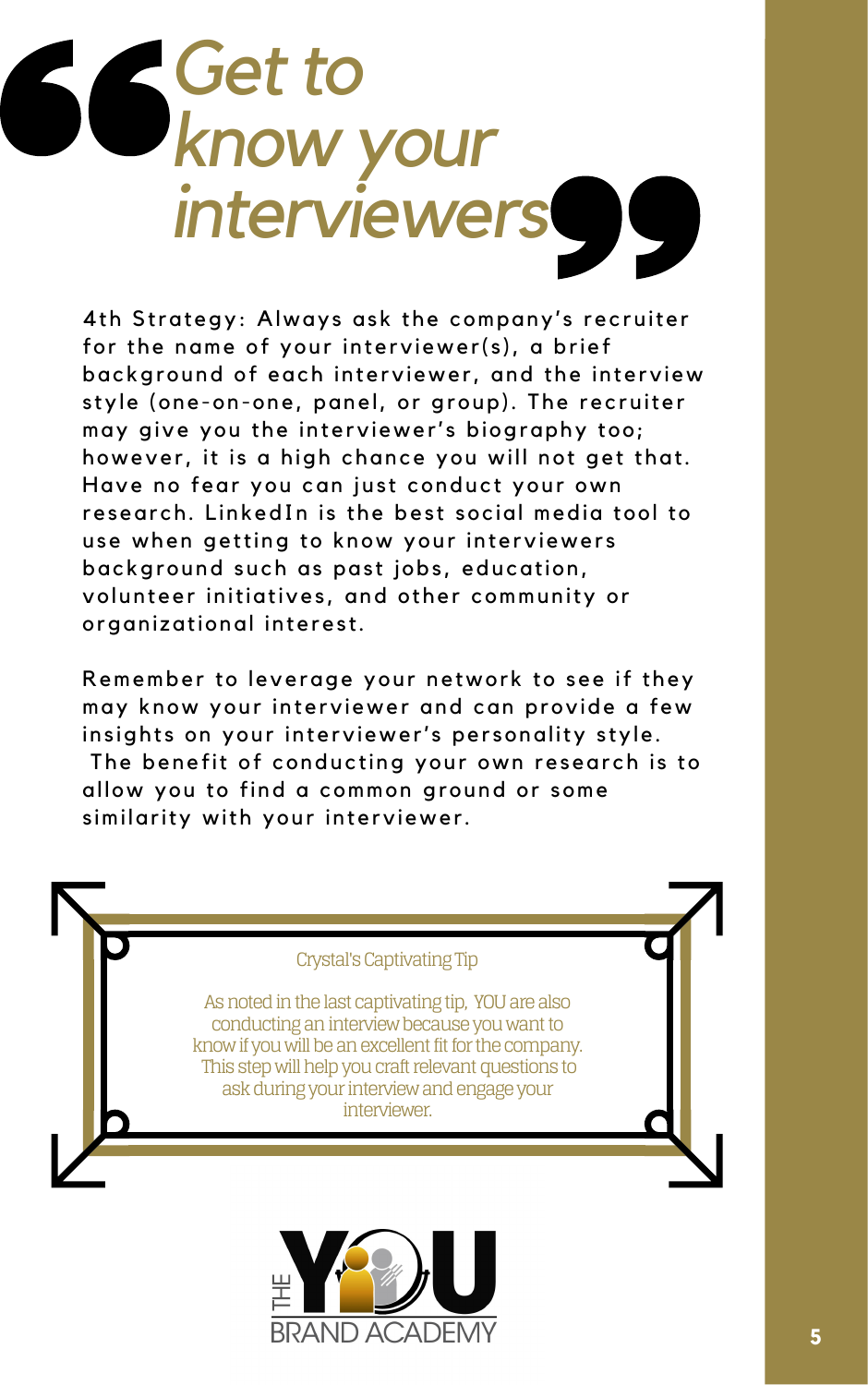

5th Strategy: Wearing business professional attire for an interview is a must for all types of interviews unless otherwise noted by the company or your recruiter. Your attire is the first thing the interviewer will see when meeting you. Unfortunately, by human nature, it is often the interviewers first critique of your personal brand on the day of your interview. Therefore, it is important to wear business professional attire that ac centuates your body type and you are professionally polished from head to toe. Make sure your business suit is one of the top 3 sophisticated colors-navy blue, dark grey, or black.

#### Crystal's Captivating Tip

Business professional attire should not be revealing or fit your body tightly. You want to assure you feel comfortable during your interview and that your interviewer is not distracted your brand appearance.

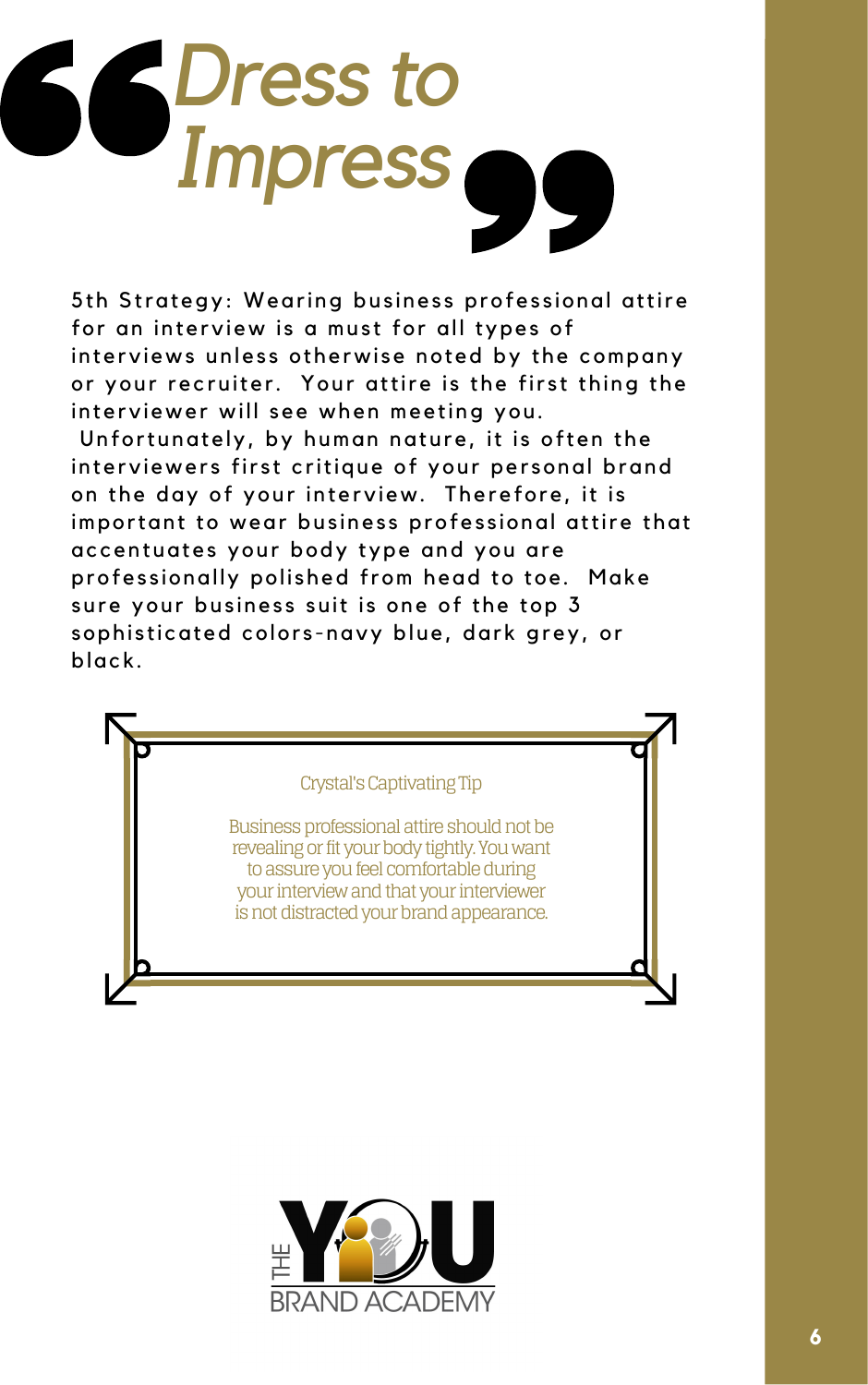# *Bring the Necessities*

6th Strategy: The top 3 items to bring with you the day of the interview are as follow:

- a. Resumes for each interviewer
- b. Portfolio that contains a notepad with the questions you have developed.
- c. Multiple writing utensils

\*Bonus Item: Bring the best YOU ever!!! In order to do this you should do the following:

- Implement/execute the strategies provided thus far. Trust me I would not steer you wrong because I'm rooting for YOU!
- Get a good night rest. You do not want to appear sleepy. Instead you want to appear enthusiastic and energized!
- Eat something prior to the interview. You do not want your stomach growling during the interview...how embarrassing! • Listen to some inspirational/hype music to you pumped to knock this interview out the park. • Last but not least because this is the most important part of all...PRAY and BELIEIVE in yourself... YOU got this!

#### Crystal's Captivating Tips

1. Create your own interview survival kit! It's always good to be extra prepared for your interview so you should strongly consider creating an interview survival kit! An example of an item to include is a lint brush.

2. Map out the location of your interview by using a GPS tool (i.e., Google Maps) in order to reduce the stress or chances of getting lost the day of the interview and be able to arrive on time. (NOTE: Arrive approximately 15-20 minutes early to the interview)

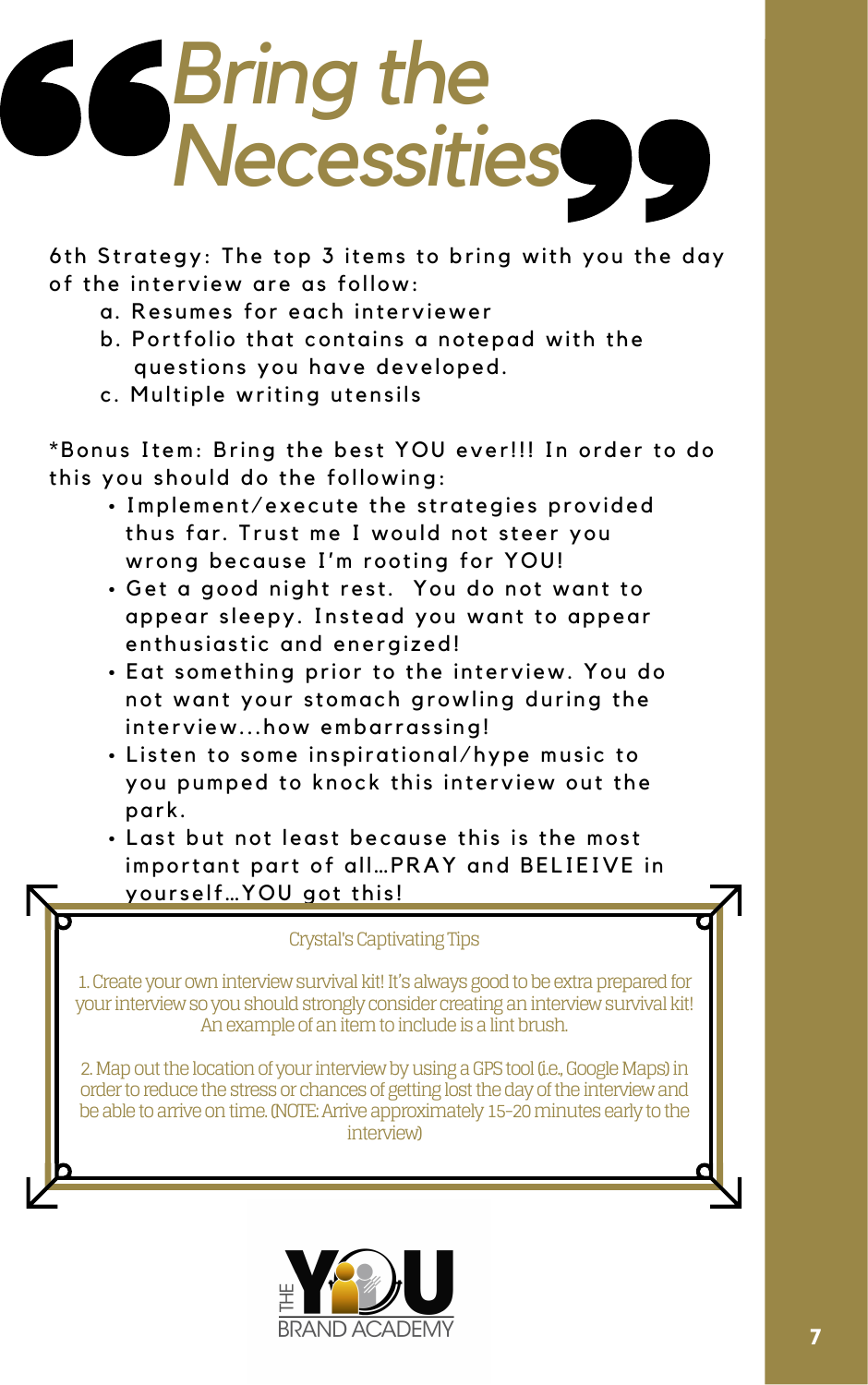

7th Strategy: Now that you have successfully completed the interview and wowed the interviewer with the above strategies, YOU should be feeling amazing but it's not over just yet because you must follow-up! In order to do so be sure to ask your interviewer for their business card or contact information. This will allow you to send them a customized thank you email.

In order to craft a customized email to follow-up like a champ you must do the following:

- a. Take good notes of the discussion you and the interviewer had.
- b. Make sure to get all your questions you developed answered from research about the company and your interviewer.
- c. Identify and highlight any key items discussed and include them in your thank you email.